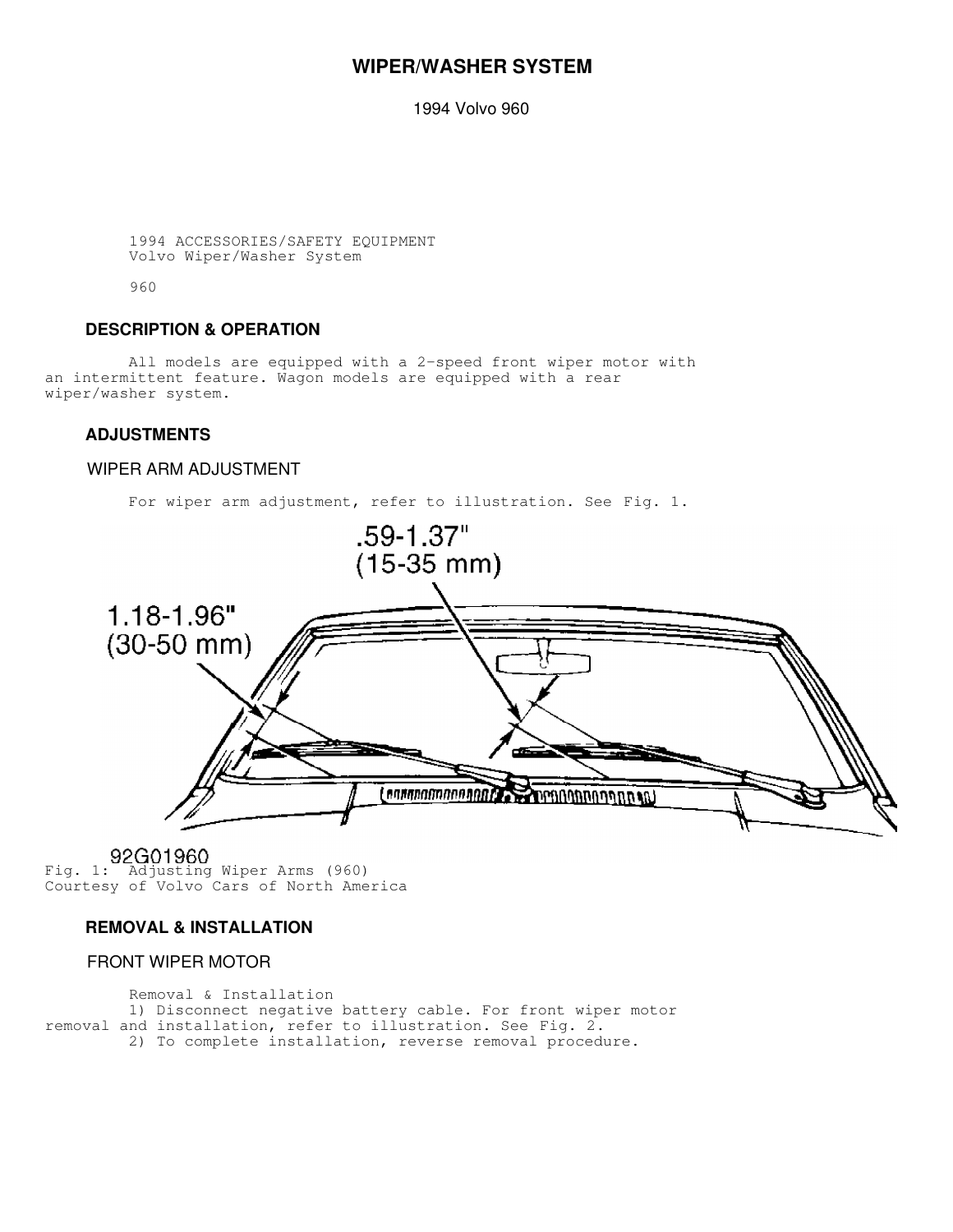

Fig. 2: Removing Front Wiper Motor (960) Courtesy of Volvo Cars of North America

FRONT & REAR WIPER RELAY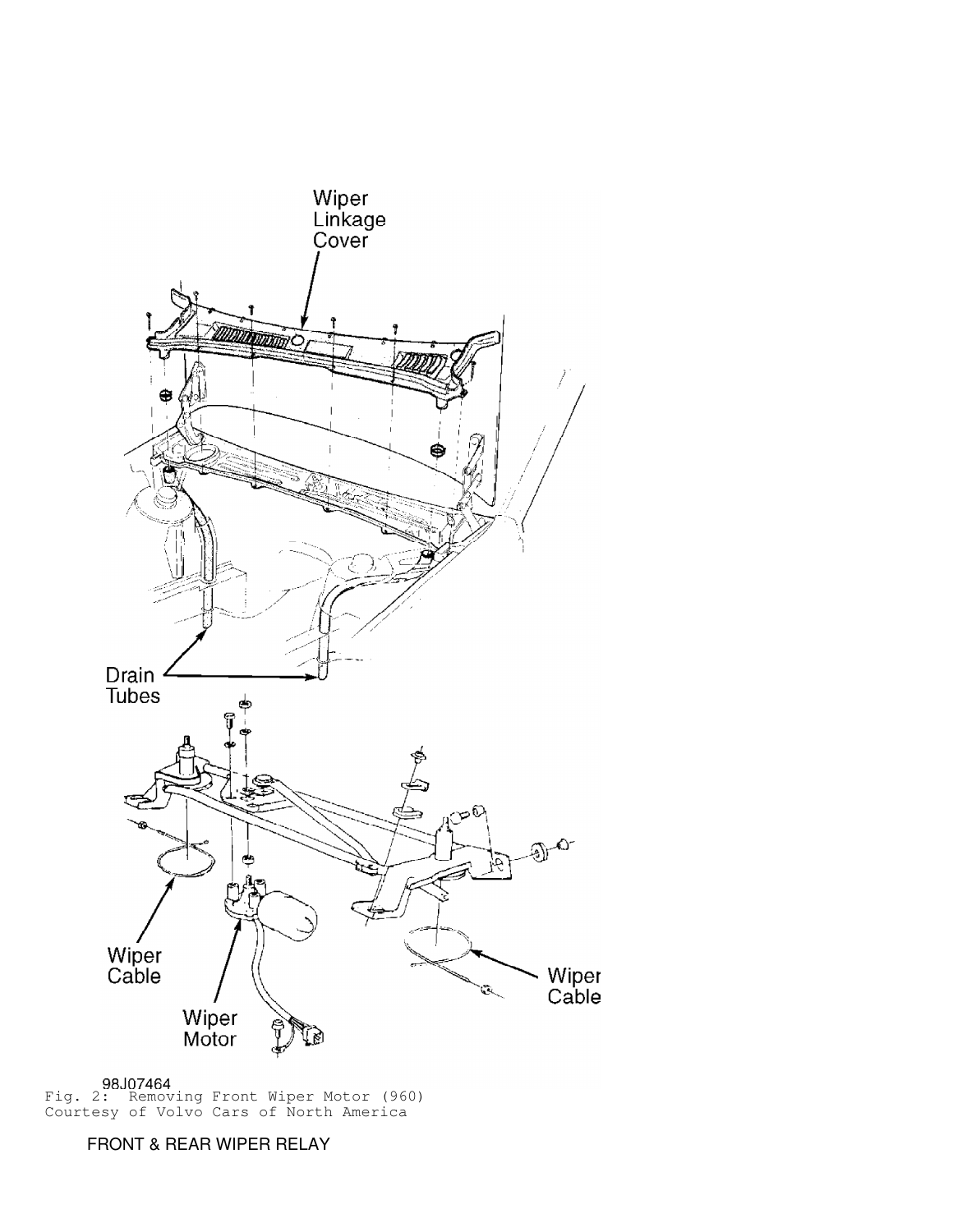Removal & Installation Front and rear wiper relays are located in relay box, in center console, behind ashtray.

#### FRONT & REAR WIPER SWITCH

 Removal & Installation Remove steering wheel. See STEERING WHEEL & HORN under REMOVAL & INSTALLATION in STEERING COLUMN SWITCHES article in the ACCESSORIES/SAFETY EQUIPMENT section. Disconnect electrical connector. Remove wiper switch retaining screws. To install, reverse removal procedure.

## FRONT & REAR WASHER MOTOR

Removal & Installation

 Washer motor is located on washer fluid reservoir, front left corner of engine compartment. Disconnect electrical connector and lift motor off reservoir. See Fig. 3. Disconnect fluid lines. To install, reverse removal procedure.



# **93D82233**<br>Fig. 3: Removing Washer Motor (960) Courtesy of Volvo Cars of North America

REAR WIPER MOTOR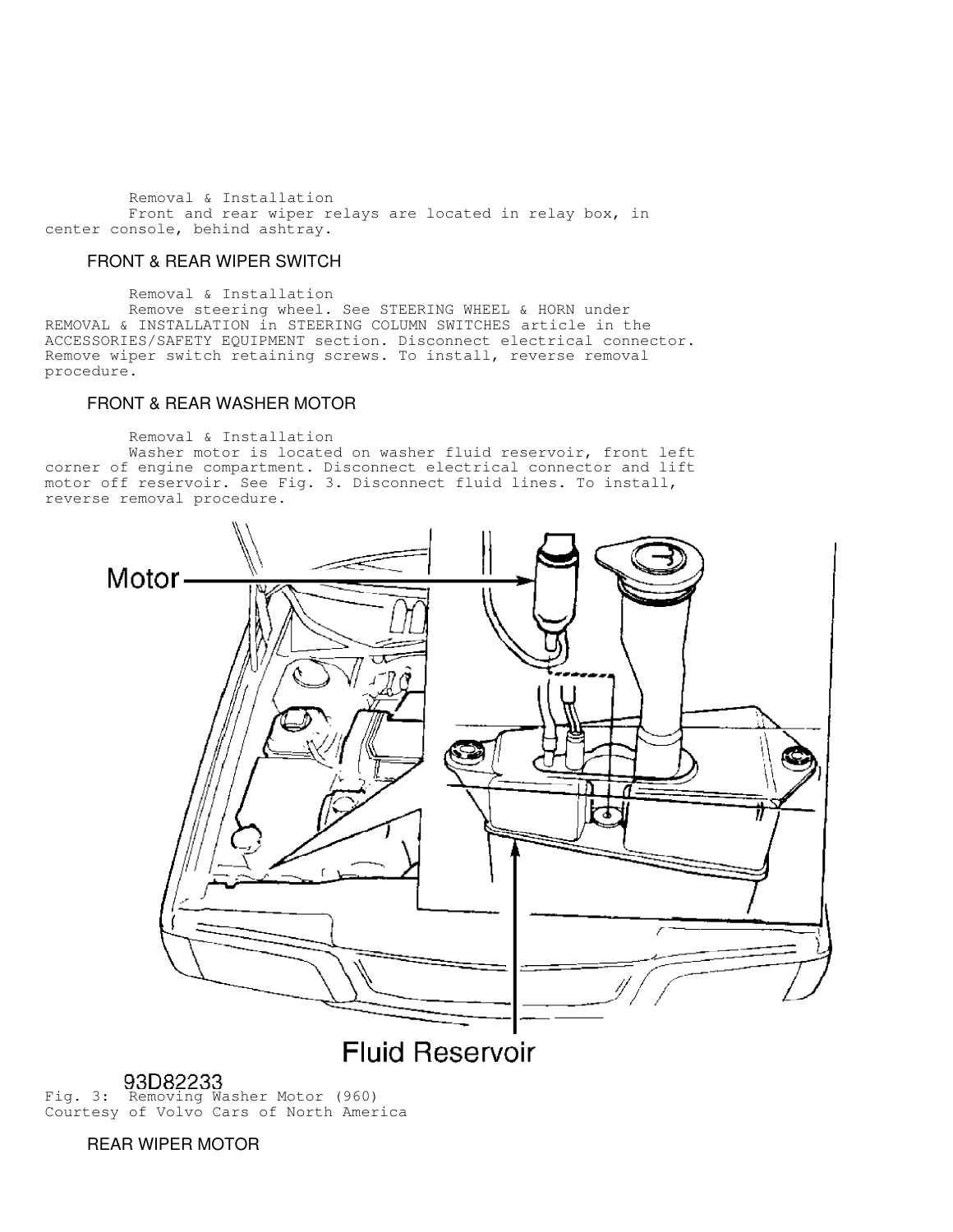Removal & Installation For rear wiper motor removal and installation, refer to illustration. See Fig. 4.



Fig. 4: Removing Rear Wiper Motor Courtesy of Volvo Cars of North America

 **WIRING DIAGRAMS**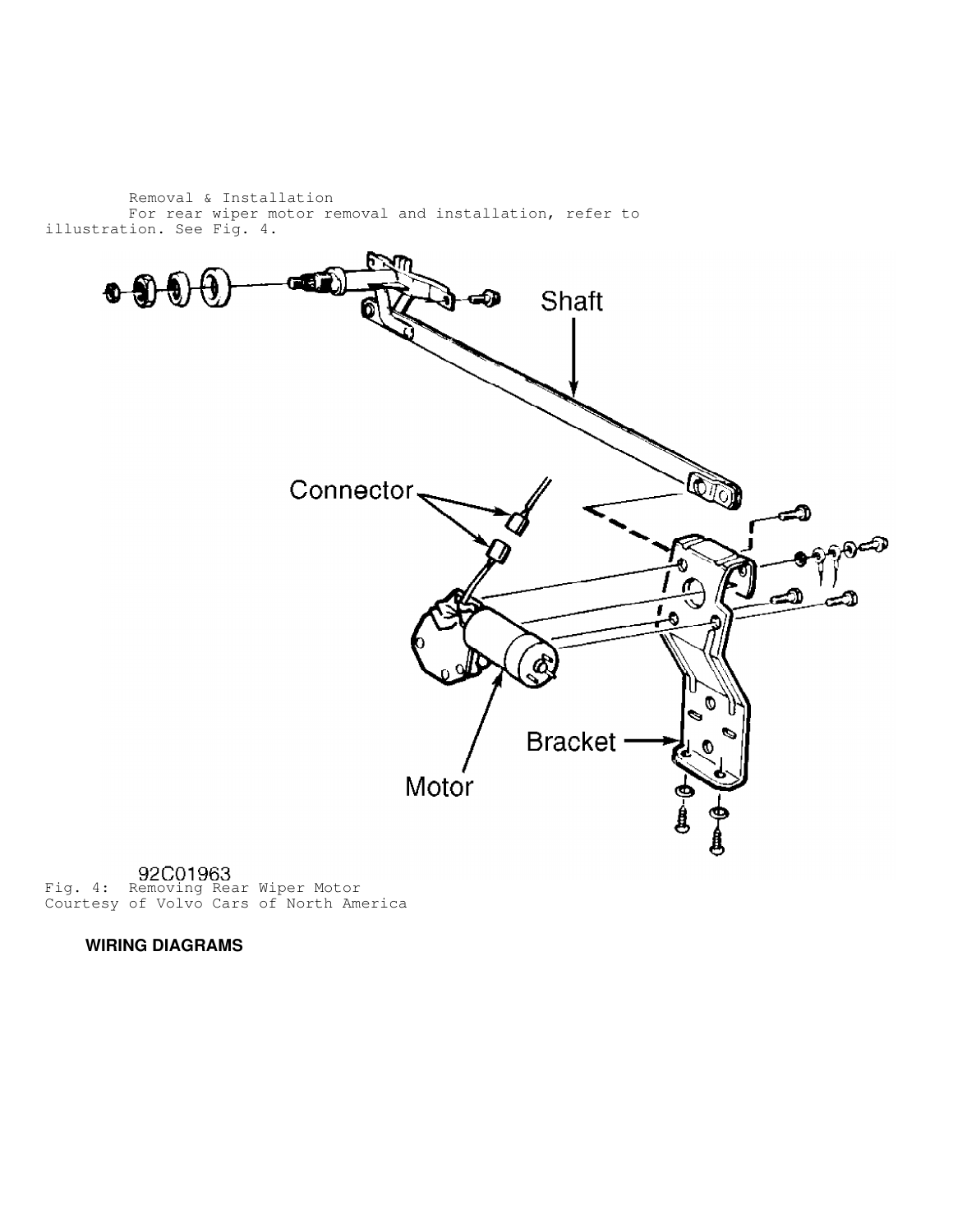

Fig. 5: Windshield/Headlt. Wiper/Washer System Wiring Diagram (960)